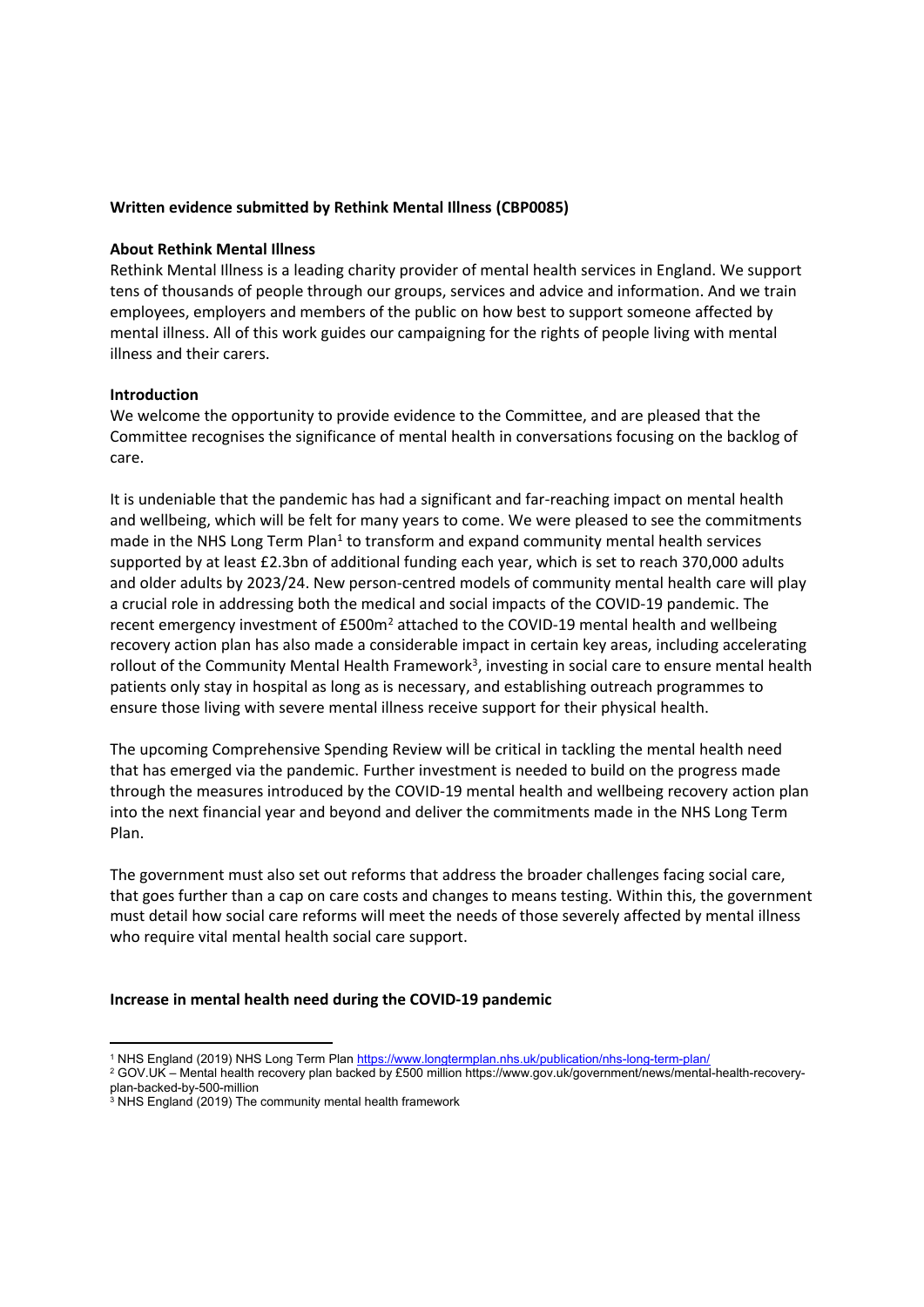It became clear soon after the first lockdown began in March 2020 that the pandemic and its consequences were going to take a considerable toll on the nation's mental health.

Research by University College London<sup>4</sup> has shown that those with pre-existing mental health needs were among the most likely to be affected by worsening mental health during the pandemic. In May 2020, Rethink Mental Illness surveyed 1,434 people severely affected by mental illness, and found that 79% said that their mental health had got worse.<sup>5</sup> This figure was still close to to 50% nine months later.<sup>6</sup>

The Centre for Mental Health estimated in October 2020 that two thirds of people requiring new or additional support will be those with existing mental health needs.<sup>7</sup>

As well as people's symptoms getting worse, the significant drop in referrals for support, particularly at the start of the pandemic, will not only have led to a backlog but also likely escalation of need. Referrals into mental health services were almost 20% lower from April to June 2020 than the equivalent time period in 2019 (774,409 referrals versus 943,137.)<sup>8</sup>

### **The potential impact on NHS services**

We currently cannot look to official statistics on waiting times to estimate how many people with severe mental illness are waiting for care, as these do not exist beyond those introduced to monitor Early Intervention in Psychosis services. However, a picture is likely to emerge as much-needed new access standards for mental health are introduced by NHS England.<sup>9</sup>

Several studies recommended by NHS England to forecast demand paint a stark picture for the near future. Research by Tees Esk and Wear Valley NHS Foundation Trust, the Centre for Mental Health, Mersey Care NHS Foundation Trust and York University indicated that demand for adult mental health services could increase by as much as 40%.<sup>10</sup>

Another study, by the Strategy Unit<sup>11</sup> estimates around 11% more new referrals to mental health services each year for the next three years. This model estimates that demand for crisis support will increase by a third in the three years from 2020/21 to 2022/23, while referrals to secondary care will

<sup>4</sup> University College London: Fancourt et al - Trajectories of anxiety and depressive symptoms during enforced isolation due to COVID-19 in England: a longitudinal observational study /article/PIIS2215-0366(20)30482-X/fulltex

<sup>5</sup> Rethink Mental Illness (2020) COVID-19 briefings: Access to NHS mental health services for people living with severe mental illness - [https://www.rethink.org/media/3793/access-to-mh-services-final-](https://www.rethink.org/media/3793/access-to-mh-services-final-040220.pdf)[040220.pdf](https://www.rethink.org/media/3793/access-to-mh-services-final-040220.pdf)

<sup>6</sup> YouGov Lived Experience and Discrimination survey (commissioned by Time to Change – a campaign ran in partnership my Rethink Mental Illness and Mind) – February 2021 7 Centre for Mental Health (2020) COVID-19 and the nation's mental health – forecasting needs and risks in the UK

[https://www.centreformentalhealth.org.uk/sites/default/files/publication/download/CentreforMentalHealth\\_COVID\\_MH\\_Forecasting3\\_Oct20\\_0.pdf](https://www.centreformentalhealth.org.uk/sites/default/files/publication/download/CentreforMentalHealth_COVID_MH_Forecasting3_Oct20_0.pdf)

<sup>8</sup> NHS Digital (2021) Monthly Mental Health Services Statistics - https://digital.nhs.uk/data-andinformation/publications/statistical/mental-health-services-monthly-statistics

<sup>9</sup> NHS.uk – NHS England proposes new mental health access standards. <https://www.england.nhs.uk/2021/07/nhs-england-proposes-new-mental-health-access-standards/>

<sup>10</sup> Tees, Esk and Wear Valleys Foundation Trust, Centre for Mental Health, Mersey Care NHS Foundation Trust and York University https://www.hsj.co.uk/mental-health/mental-health-demand-could-riseby-40pc-warns-nhse-research/7029085.article

<sup>&</sup>lt;sup>11</sup> Strategy Unit (2020) Estimating the impacts of COVID-19 on mental health services in England. [https://www.strategyunitwm.nhs.uk/sites/default/files/2020-11/Modelling%20covid-](https://www.strategyunitwm.nhs.uk/sites/default/files/2020-11/Modelling%20covid-19%20%20MH%20services%20in%20England_20201109_v2.pdf)[19%20%20MH%20services%20in%20England\\_20201109\\_v2.pdf](https://www.strategyunitwm.nhs.uk/sites/default/files/2020-11/Modelling%20covid-19%20%20MH%20services%20in%20England_20201109_v2.pdf)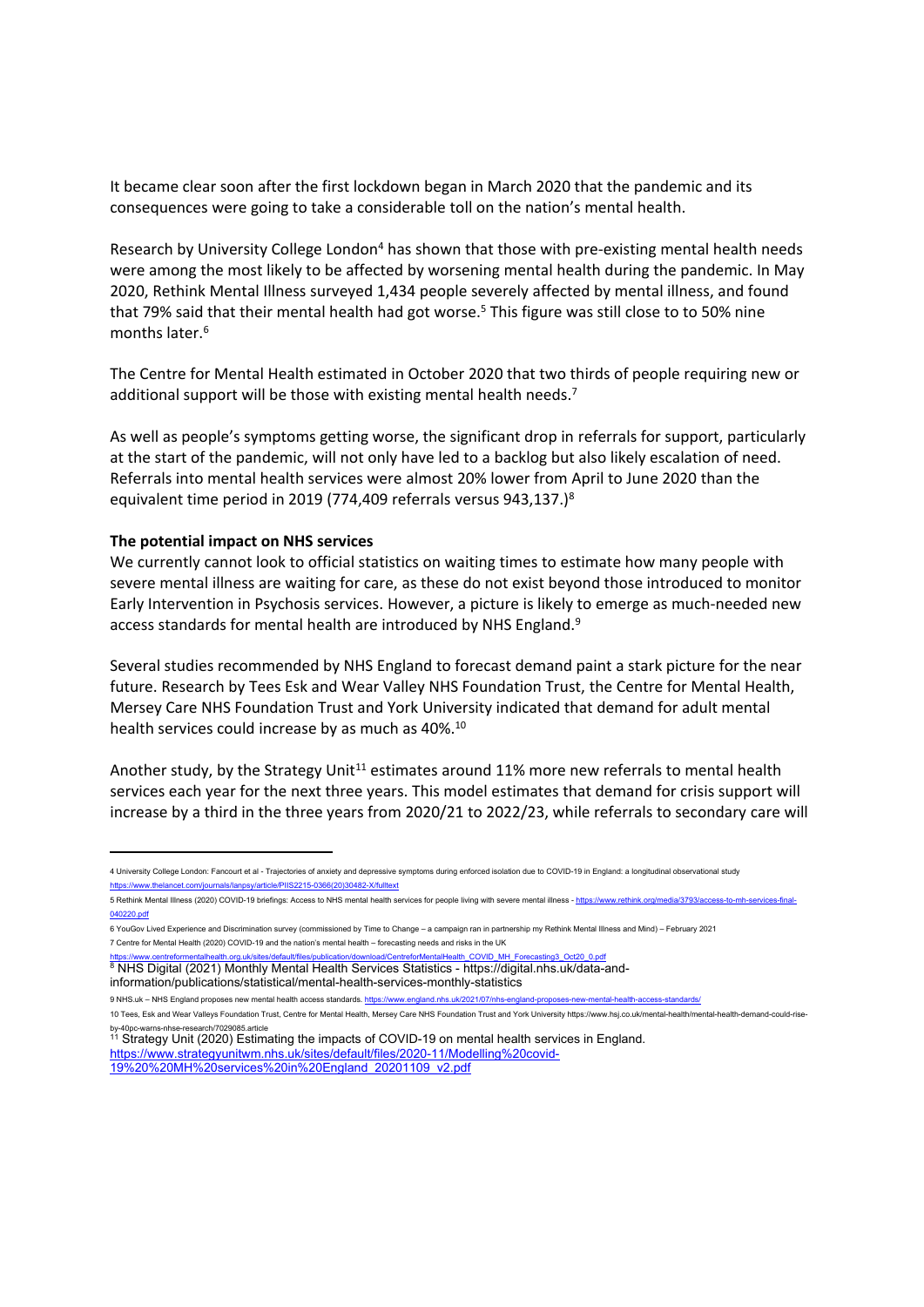rise by two thirds in the same period. Nearly 170,000 more people will be referred to secondary community services.

### **Severity of need**

People severely affected by mental illness must not be forgotten in discussions on the mental health impact of the pandemic. While there has been significant focus on the increase in adults developing symptoms of common mental health disorders such as depression and anxiety, trends show a worrying increase in the number of people showing symptoms of severe mental illness. In May 2021, referrals to Early Invention in Psychosis services with a first episode of psychosis stood at 13,261 - an alarming 73% higher than at the same point in 2019.<sup>12</sup>

We are additionally worried by increased reports of individuals presenting in hospital emergency departments with psychiatric needs. This was highlighted by NHS Providers towards the end of last year<sup>13</sup>, and has been an emerging theme in CQC inspections of urgent and emergency care departments.<sup>14</sup>

# **Physical health of people with severe mental illness**

We are additionally concerned that the physical health of those with severe mental illness has been neglected during the pandemic. People with severe mental illness (SMI) have a higher prevalence of obesity, asthma, diabetes, COPD, coronary heart disease, stroke and heart failure.<sup>15</sup> They are also at greater risk of premature mortality, with recent Public Health England data showing that those with severe mental illness are three and a half times as likely to die before the age of 75 than the general population.<sup>16</sup> Our research suggests that the COVID-19 pandemic and related restrictions may have exacerbated issues with physical health. Over half of respondents to a Rethink Mental Illness survey said that they were exercising less and eating less healthily under lockdown conditions.<sup>17</sup>

Physical Health Checks for people with SMI are designed to identify possible physical health issues early, and allow patients and their clinicians to take appropriate steps to minimise risk. The NHS Long Term Plan established a commitment for 390,000 people to receive a full annual Physical Health Check, with an expectation for 60% of people on GP Practice SMI registers to receive a check. However, in January to March 2020, the percentage of people who had received a check in the preceding year stood at 36%. This number has fallen further during the COVID-19 pandemic, reaching a low of 21.6% at the end of December 2020.<sup>18</sup>

information/publications/statistical/mental-health-services-monthly-statistics

<sup>12</sup> NHS Digital (2021) Monthly Mental Health Services Statistics - https://digital.nhs.uk/data-and-

<sup>13</sup> NHS Providers (2020) Parliamentary briefing – Current NHS pressures. https://nhsproviders.org/resourcelibrary/briefings/parliamentary-briefing-current-nhs-pressures

<sup>&</sup>lt;sup>14</sup> Care Quality Commission – Report from inspection of St Thomas's Hospital - <https://www.cqc.org.uk/location/RJ122/reports> <sup>15</sup> Public Health England, *Severe mental illness (SMI) and physical health inequalities briefing*,

[https://www.gov.uk/government/publications/severe-mental-illness-smi-physical-health-inequalities/severe-mental-illness-and](https://www.gov.uk/government/publications/severe-mental-illness-smi-physical-health-inequalities/severe-mental-illness-and-physical-health-inequalities-briefing)[physical-health-inequalities-briefing](https://www.gov.uk/government/publications/severe-mental-illness-smi-physical-health-inequalities/severe-mental-illness-and-physical-health-inequalities-briefing)

<sup>&</sup>lt;sup>16</sup> Public Health England, Severe Mental Illness - Excess under 75 mortality rate in adults with severe mental illness (SMI), [https://fingertips.phe.org.uk/profile-group/mental-health/profile/severe-mental-](https://fingertips.phe.org.uk/profile-group/mental-health/profile/severe-mental-illness/data#page/6/gid/8000039/pat/6/par/E12000007/ati/102/are/E09000002/iid/93582/age/181/sex/4/cid/4/page-options/ovw-do-0_car-do-0_ine-vo-0_ine-yo-3:2015:-1:-1_ine-ct-39_ine-pt-1_eng-vo-0_eng-do-0)

[illness/data#page/6/gid/8000039/pat/6/par/E12000007/ati/102/are/E09000002/iid/93582/age/181/sex/4/cid/4/page-options/ovw](https://fingertips.phe.org.uk/profile-group/mental-health/profile/severe-mental-illness/data#page/6/gid/8000039/pat/6/par/E12000007/ati/102/are/E09000002/iid/93582/age/181/sex/4/cid/4/page-options/ovw-do-0_car-do-0_ine-vo-0_ine-yo-3:2015:-1:-1_ine-ct-39_ine-pt-1_eng-vo-0_eng-do-0)[do-0\\_car-do-0\\_ine-vo-0\\_ine-yo-3:2015:-1:-1\\_ine-ct-39\\_ine-pt-1\\_eng-vo-0\\_eng-do-0](https://fingertips.phe.org.uk/profile-group/mental-health/profile/severe-mental-illness/data#page/6/gid/8000039/pat/6/par/E12000007/ati/102/are/E09000002/iid/93582/age/181/sex/4/cid/4/page-options/ovw-do-0_car-do-0_ine-vo-0_ine-yo-3:2015:-1:-1_ine-ct-39_ine-pt-1_eng-vo-0_eng-do-0)

<sup>&</sup>lt;sup>17</sup> Rethink Mental Illness, COVID-19 briefings - the impact of COVID-19 lockdown measures on the physical health of people *living with severe mental illness,* <https://www.rethink.org/media/3813/physical-health-during-covid-19-outbreak.pdf> <sup>18</sup> NHS England, Statistics – Physical Health Checks for people with severe mental illness,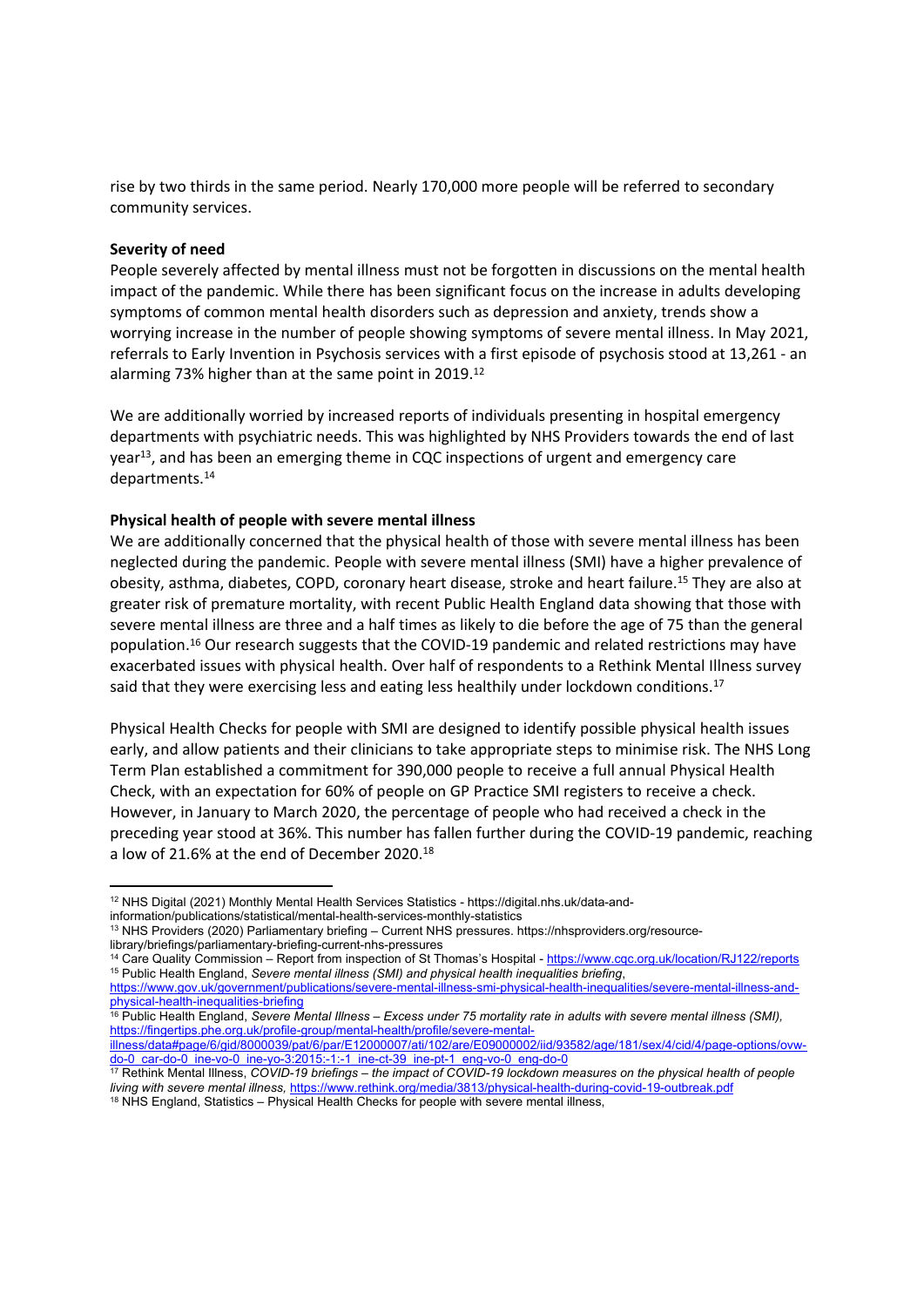Following investment via the government's Mental Health winter plan<sup>19</sup> and COVID-19 recovery action plan<sup>20</sup>, progress has been made towards establishing and beginning delivery of physical health outreach programmes across the country. The impact of this work is just beginning to be reflected in advancement towards the 60% target in several CCG areas. NHS England statistics show that the percentage of eligible people who had received a full Physical Health Check in the previous year increased by over 10% in 18 CCG areas in just one quarter (Q4 of 2020/21) despite the country being in lockdown conditions during this period.

# **Addressing the backlog of mental health need**

# Ensuring rollout of the Community Mental Health Framework

The NHS Long Term Plan included a commitment to introduce new person-centred community mental health services. A new community-based offer will include access to psychological therapies, improved physical health care, employment support, personalised and trauma-informed care, medicines management and support for self-harm and coexisting substance use. This is supported by ring-fenced investment of at least £2.3 billion per year by 2023/24.

The Community Mental Health Framework sets out NHS England's vision for the rollout of this commitment. Following initial rollout in a number of early implementer sites, full implementation of the Community Mental Health Framework began in April 2021.

# **The funding for this must be delivered through the upcoming Comprehensive Spending Review, as these new integrated models of care will have a vital role to play in addressing the mental health crisis that has emerged from the pandemic.**

Partners in Community Mental Health Framework early implementer sites leapt into action at the start of the pandemic to address the urgent situation. In Somerset, the new Open Mental Health service<sup>21</sup> has been developed and is delivered in partnership by the NHS, local authority, VCSE sector and those with lived experience. It took the decision to bring forward certain elements of their planned new support offer when the pandemic hit. This resulted in the enhancement and expansion of a local 24/7 helpline, providing mental health support to all ages. The phone line provides 30 minutes of emotional support, leading to warm transfers to enhanced support where possible. Within this arrangement, organisations specialising in providing support around wider determinants of poor mental health, such as welfare and money advice, are able to provide immediate support to address practical stressors as individuals await clinical help. This can also help to prevent the escalation of need as people await treatment.

<https://www.england.nhs.uk/statistics/statistical-work-areas/serious-mental-illness-smi/>

 $^{20}$  DHSC and Cabinet Office (2021) COVID-19 mental health and wellbeing recovery action plan. [https://www.gov.uk/government/publications/covid-19-mental-health-and-wellbeing-recovery-action](https://www.gov.uk/government/publications/covid-19-mental-health-and-wellbeing-recovery-action-plan#:~:text=The%20COVID-19%20mental%20health,to%20recover%20and%20live%20well)[plan#:~:text=The%20COVID%2D19%20mental%20health,to%20recover%20and%20live%20well](https://www.gov.uk/government/publications/covid-19-mental-health-and-wellbeing-recovery-action-plan#:~:text=The%20COVID-19%20mental%20health,to%20recover%20and%20live%20well)

<sup>&</sup>lt;sup>19</sup> DHSC (2020) Staying mentally well: winter plan 2020 to 2021. [https://www.gov.uk/government/publications/staying-mentally](https://www.gov.uk/government/publications/staying-mentally-well-winter-plan-2020-to-2021)[well-winter-plan-2020-to-2021.](https://www.gov.uk/government/publications/staying-mentally-well-winter-plan-2020-to-2021)

 $^{21}$  Rethink.org – Somerset Open Mental Health - <https://www.rethink.org/aboutus/what-we-do/somerset-open-mental-health/>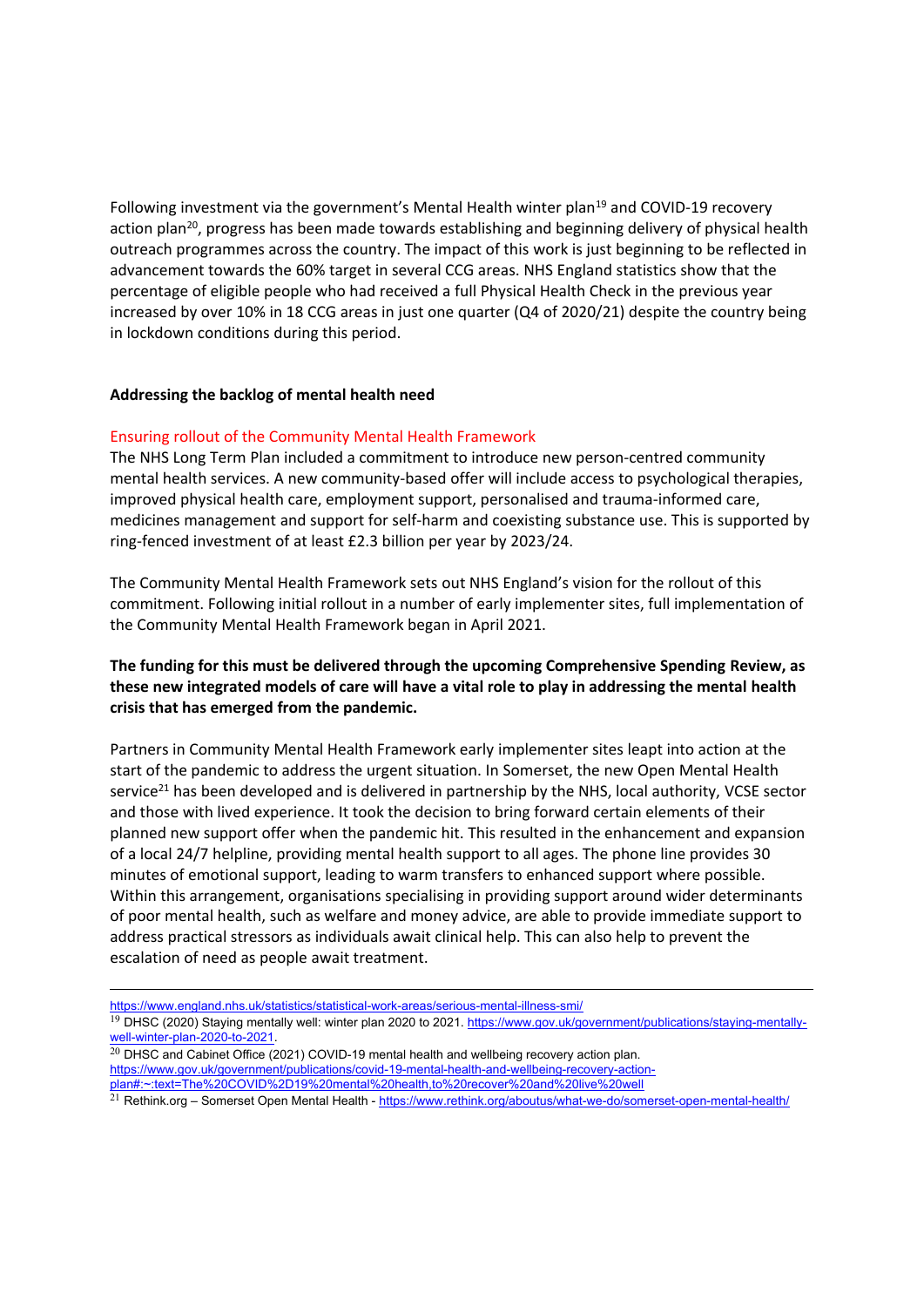NHS 111 services could benefit from integration with dedicated mental health crisis lines, which in turn should be a key step within local crisis care pathways that have been co-produced with Experts by Experience. Evidence from the Cambridgeshire and Peterborough first response service found that this support led to a 25% reduction in A&E mental health attendances and a 19% reduction in emergency admissions.<sup>22</sup>

#### Considering parity of esteem within new investment to address the NHS backlog

The Mental Health Investment Standard (MHIS) is the requirement for CCGs to increase investment in Mental Health (MH) services in line with their overall increase in allocation each year. This is designed to promote parity of esteem between mental health and physical health, and addresses the long term underfunding of mental health services in the past.

On 7 September 2021, the Prime Minister announced a new health and social care levy which will raise around £36bn over the next three years.<sup>23</sup> Around £25bn of this funding is expected to go to the NHS to tackle the backlog in elective care, but addressing the backlog of mental health need was notably absent from the Government's announcement.

**The government must clarify whether the Mental Health Investment Standard applies to new funding committed to addressing the NHS backlog. Given the substantial impact of the pandemic on mental health need, it is crucial that mental health services receive a fair proportion of this funding.**

# Extending funding to continue measures introduced by the COVID-19 mental health and wellbeing recovery action plan

Investment accompanying the Government's Mental Health Winter Plan and COVID-19 mental health and wellbeing recovery action plan has been vital in the short term for addressing some key areas of need, including accelerating rollout of the Community Mental Health Framework, investing in social care to ensure mental health patients only stay in hospital as long as is necessary and establishing outreach programmes to ensure those living with severe mental illness receive support for their physical health.

As we emerge from restrictions, it is more crucial than ever that people with severe mental illness (SMI) are supported to deal with physical health issues that may have emerged in the backdrop of the pandemic. Outreach around physical health driven by the VCSE sector will play a crucial role in supporting GPs to deliver key commitments around physical health and SMI as primary care recovers from the pandemic. **Further investment is vital to allow for the continuation of these outreach programmes, ensuring continued progress towards the NHS Long Term Plan target.**

#### Investing in mental health social care services

<sup>&</sup>lt;sup>22</sup> Positive Practice - Cambridgeshire & Peterborough Mental Health Crisis First Response Service & Sanctuaries [http://positivepracticemhdirectory.org/adults/cambridgeshire-peterborough-mental-health-crisis-first-response-service-frs](http://positivepracticemhdirectory.org/adults/cambridgeshire-peterborough-mental-health-crisis-first-response-service-frs-sanctuaries/)[sanctuaries/](http://positivepracticemhdirectory.org/adults/cambridgeshire-peterborough-mental-health-crisis-first-response-service-frs-sanctuaries/)

<sup>&</sup>lt;sup>23</sup> GOV.UK (2021) Record £36 billion investment to reform NHS and social care. [https://www.gov.uk/government/news/record-](https://www.gov.uk/government/news/record-36-billion-investment-to-reform-nhs-and-social-care)[36-billion-investment-to-reform-nhs-and-social-care](https://www.gov.uk/government/news/record-36-billion-investment-to-reform-nhs-and-social-care)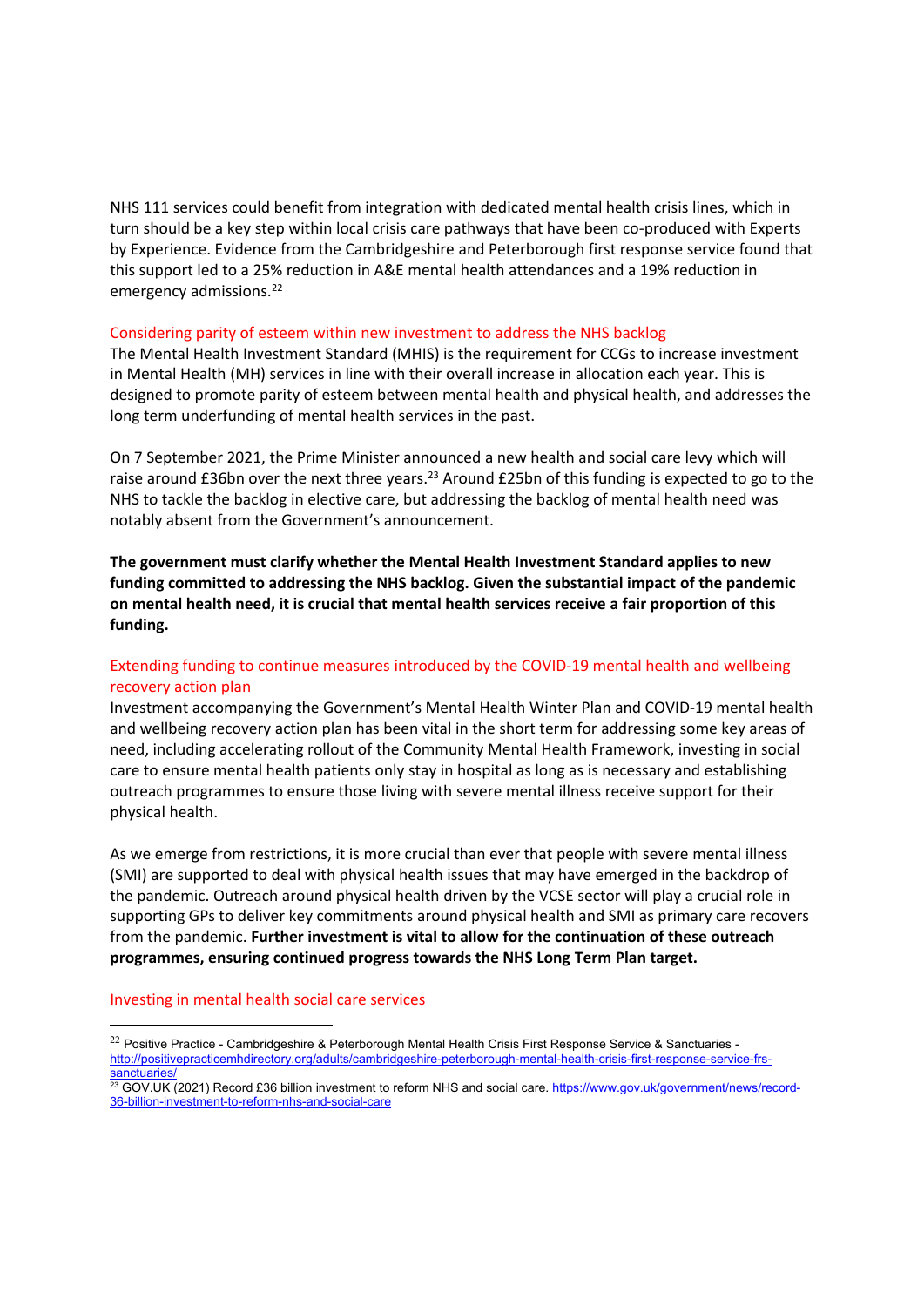While we welcomed the Government's COVID-19 mental health and wellbeing recovery action plan, we remain concerned that too little of the overall funding package over the next three years has been targeted at social care. Addressing the backlog of need created by the pandemic must also look beyond the NHS, as a lack of social care is a major reason that patients cannot be discharged or experience repeated, avoidable mental health crises.

When introducing the new Health and Care Bill,<sup>24</sup> which seeks to bring about better integration between the NHS and local authorities, the government rightly acknowledged the interdependence between health and social care services.

Mental health social care plays a vital role in supporting people living with severe mental illness to recover following hospital care, stay well and prevent further crises. Mental health social care services will be central to realising the ambitions of the Community Mental Health Framework, but welcome investment into the NHS has to be contrasted with local authority cutbacks to mental health social care services that the recent funding annocement has still not adequately addressed.

Social care funding for people with mental illness and their carers can mean the difference between living a fulfilling, independent life and a relapse leading to a hospital stay or worse. For example, the Crisp Commission found that almost 40% of delayed discharges from mental health inpatient units were caused by a lack of appropriate housing<sup>25</sup>, and there was a total of 37,051 days of delayed discharge between May 2020 and April 2021 due to patients awaiting a place in supported accommodation services.<sup>26</sup> Keeping patients in hospital is more expensive than treating them in the local community. Analysis of four accommodation services provided by Rethink Mental Illness suggests that between April 2019 and Mar 2020 these services saved the NHS at least £750,000 in reduced inpatient costs.<sup>27</sup> An inability to discharge patients who are well enough to leave hospital can lead to others being sent far from home for treatment. Sending patients out of area to receive treatment is also more expensive for the NHS, and is also associated with longer hospital stays<sup>28</sup>.

The £87m of discharge funding provided by the COVID-19 mental health and wellbeing recovery action plan has been critical in providing additional support for those leaving hospital, such as temporary accommodation or care at home. **This funding must continue over the next three years to address increased need for community mental health services and enable Trusts to move service users out of hospital beds as quickly as possible.**

With the announcement of the new Health and Social Care levy on 7<sup>th</sup> September, we are pleased that the Government has begun to rise to the significant challenges facing the social care sector.

<sup>&</sup>lt;sup>24</sup> DHSC (2021) Working together to improve health and social care for all – white paper setting out legislative proposals for a Health and Care Bill. https://www.gov.uk/government/publications/working-together-to-improve-health-and-social-care-for-all <sup>25</sup> The Commission to review the provision of acute inpatient psychiatric care for adults, *Old problems, new solutions: improving psychiatric care for adults in England,* [https://www.rcpsych.ac.uk/docs/default-source/improving-care/better-mh](https://www.rcpsych.ac.uk/docs/default-source/improving-care/better-mh-policy/policy/policy-old-problems-new-solutions-caapc-report-england.pdf?sfvrsn=7563102e_2)[policy/policy/policy-old-problems-new-solutions-caapc-report-england.pdf?sfvrsn=7563102e\\_2](https://www.rcpsych.ac.uk/docs/default-source/improving-care/better-mh-policy/policy/policy-old-problems-new-solutions-caapc-report-england.pdf?sfvrsn=7563102e_2)

<sup>26</sup> NHS Digital, *Mental Health Services monthly statistics*, https://digital.nhs.uk/data-andinformation/publications/statistical/mental-health-services-monthly-statistics

<sup>27</sup> Based on national level costs of mental health inpatient treatment, the actual costs of providing our services, and the referral information for the people who use them.

<sup>28</sup> In Sight and In Mind, Rethink Mental Illness and RCPsych (2020)

https://www.rethink.org/media/3571/insightandinmind\_rehabreport\_rethinkmentalillness\_rcpsych\_february-2020.pdf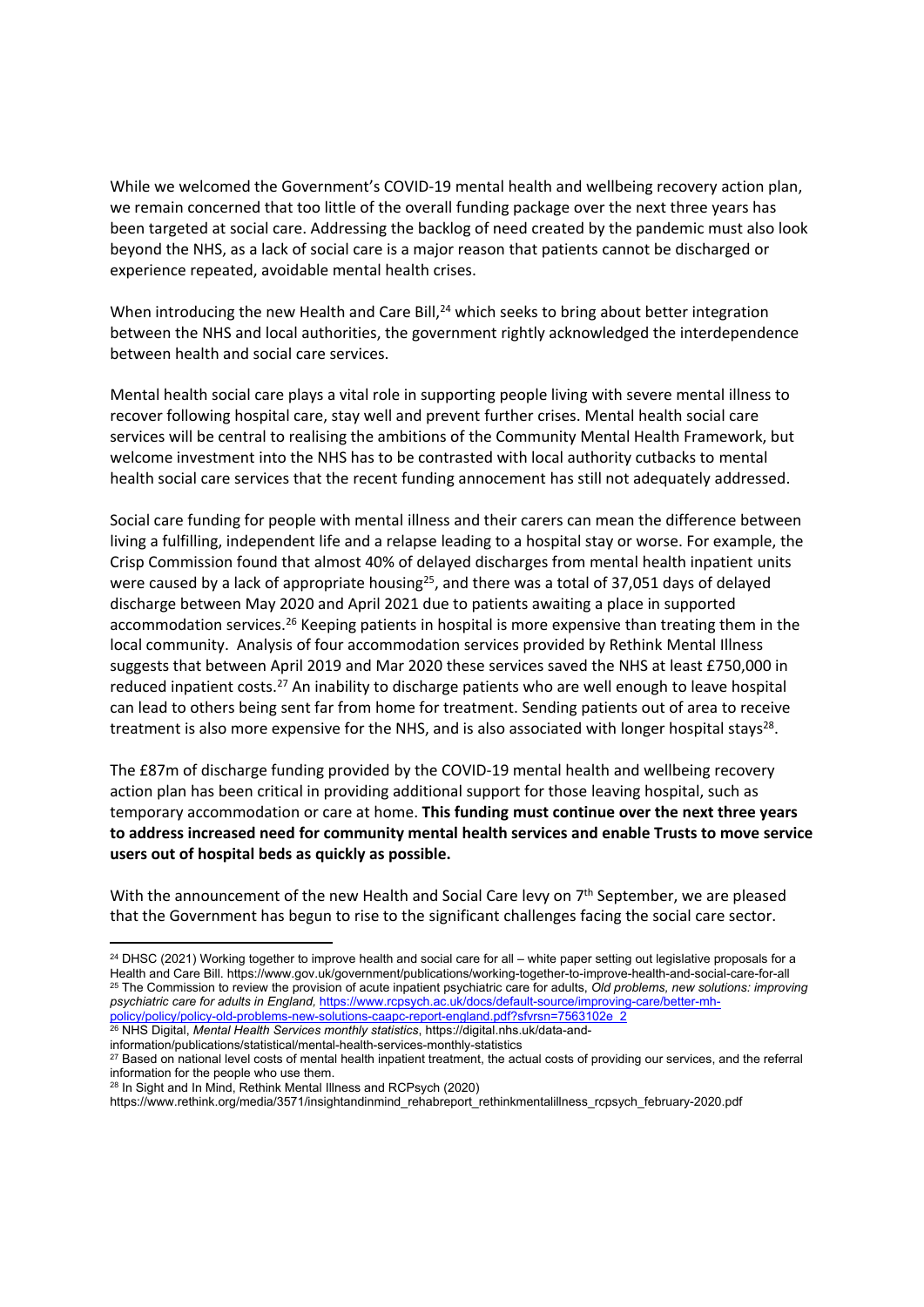However, what has been announced so far does not represent the detailed vision for reforming social care that is so desperately needed.

A cap on total care costs will help people of all ages living with severe mental illness when these changes come into force in 2023, as will the increased threshold under which those requiring support will have their care costs covered by government.

However, focusing on protecting assets, as well as some funding to develop the social care workforce, still leaves many problems with the current social care system in place. Unless these problems are addressed social care providers will continue to struggle and many people who need social care will be unable to access the support they need.

**The government must set out reforms that address the broader challenges facing social care, that goes further than a cap on care costs and changes to means testing. Within this, the government must detail how social care reforms will meet the needs of those severely affected by mental illness who require vital mental health social care support.**

#### Addressing wider determinants of poor mental health

Financial insecurity and socioeconomic deprivation have been driving factors of poor mental health during the COVID-19 pandemic. Research by NatCen<sup>29</sup> showed that those who had became newly dependent on universal credit and self-employment grants experienced the most dramatic and ongoing decline in mental health and wellbeing, with 42% of this group reporting poor mental health earlier this year. Around 1 in 7 people who depended on different types of non-work-based financial support, such as additional benefits, borrowing and use of savings, to stay afloat during the pandemic reported receiving a new mental health diagnosis between May 2020 and January 2021. **We are deeply concerned that the removal of the £20 uplift in Universal Credit and Working Tax Credits at the end of September 2021 – which represents the largest overnight cut to benefits since the second world war - will further amplify financial hardship and subsequent mental distress. We urge the government to reconsider its decision to remove this lifeline.**

The pandemic has also had a significant impact on unpaid carers, with three quarters reporting feeling exhausted and an alarming 44% close to burnout.<sup>30</sup> Rethink Mental Illness surveyed 304 carers of people with a severe mental illness in May 2021<sup>31</sup>, finding that almost two thirds said that specialist carers support for those supporting someone with a mental illness would be the most helpful support in terms of protecting their wellbeing and ensuring they can continue to provide care. When friends and family members feel unable to continue caring, it falls to the NHS and local authorities to fill this gap. ADASS's Autumn survey for 2020<sup>32</sup> reported an 11% increase in the proportion of individuals presenting with need to local authorities as a result of carer breakdown,

<sup>29</sup> NatCen (2020) Finances and mental health during the COVID-19 pandemic.

<https://www.natcen.ac.uk/media/2050425/Finances-and-mental-health-during-the-COVID-19-pandemic.pdf>

<sup>&</sup>lt;sup>30</sup> Carers UK (2020) Caring behind closed doors: six months on the continued impact of the coronavirus pandemic on unpaid carers [https://www.carersuk.org/images/News\\_and\\_campaigns/Caring\\_Behind\\_Closed\\_Doors\\_Oct20.pdf](https://www.carersuk.org/images/News_and_campaigns/Caring_Behind_Closed_Doors_Oct20.pdf)

<sup>&</sup>lt;sup>31</sup> Rethink Mental Illness (2021) Carers Survey report <sup>32</sup> ADASS (2020) Autumn survey 2020. [https://www.adass.org.uk/media/8305/adass-autumn-survey-report-2020\\_final](https://www.adass.org.uk/media/8305/adass-autumn-survey-report-2020_final-website.pdf)[website.pdf](https://www.adass.org.uk/media/8305/adass-autumn-survey-report-2020_final-website.pdf)